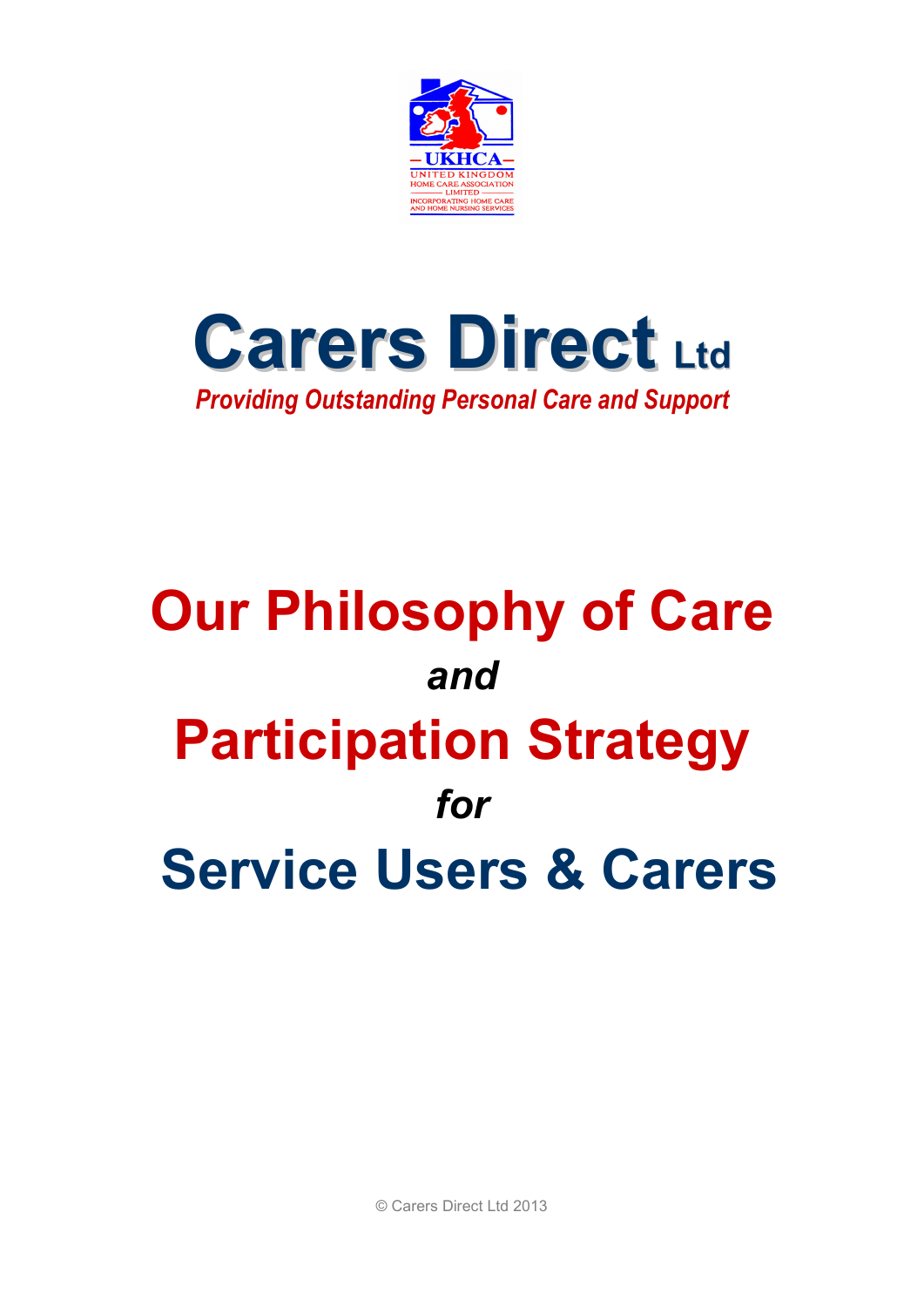## **Introduction**

We at Carers Direct Ltd pride ourselves on offering a highly professional Domiciliary Care Service.

We provide outstanding personal care and support to service users who require such support in their own homes in order to remain independent.

## **Our Philosophy of Care**

Our philosophy is to provide high quality services to service users that is flexible and responsive to individual needs, always ensuring the following:

## **Dignity**

The understanding of service users' needs and treating them with respect, helping them enjoy a full range of social relationships.

#### **Privacy**

Helping service users have their privacy and homes respected and be free from unnecessary intrusion.

#### **Choice**

Helping service users make informed choices, and recognise the rights of other people to do the same, and know about the range of choices available.

#### **Safety**

Ensuring the service user has the right to feel safe and secure in all aspects of life including health and wellbeing; helping the service user enjoy safety but not be over-protected, and be free from exploitation and abuse.

#### **Realising Potential**

Helping the service users with their right to achieve all they can; encouraging them to make full use of the resources that are available to them and to help them make the most of their **lives** 

#### **Quality and Diversity**

Helping service users live an independent life that is rich in purpose, meaning and personal fulfilment, be valued for their ethnic background, language, culture and faith, helping them be treated equally and live in an environment which is free from bullying, harassment and discrimination, and to be able to complain effectively without fear of victimisation.

#### **Independence**

Allowing service user to take calculated risks, to make their own decisions and think and act for themselves.

#### **Rights**

Keeping all basic human rights available to the service users.

Carers Direct Ltd will strive to preserve and maintain the dignity, individuality and privacy of all service users, and in so doing will be sensitive to the service users' ever changing needs.

Such needs may be medical or therapeutic (for physical and mental welfare), cultural, psychological, spiritual, emotional and social, and service users are encouraged to participate in the development of their individualised Care Plans in which the involvement of family and friends may be appropriate, and which is greatly valued.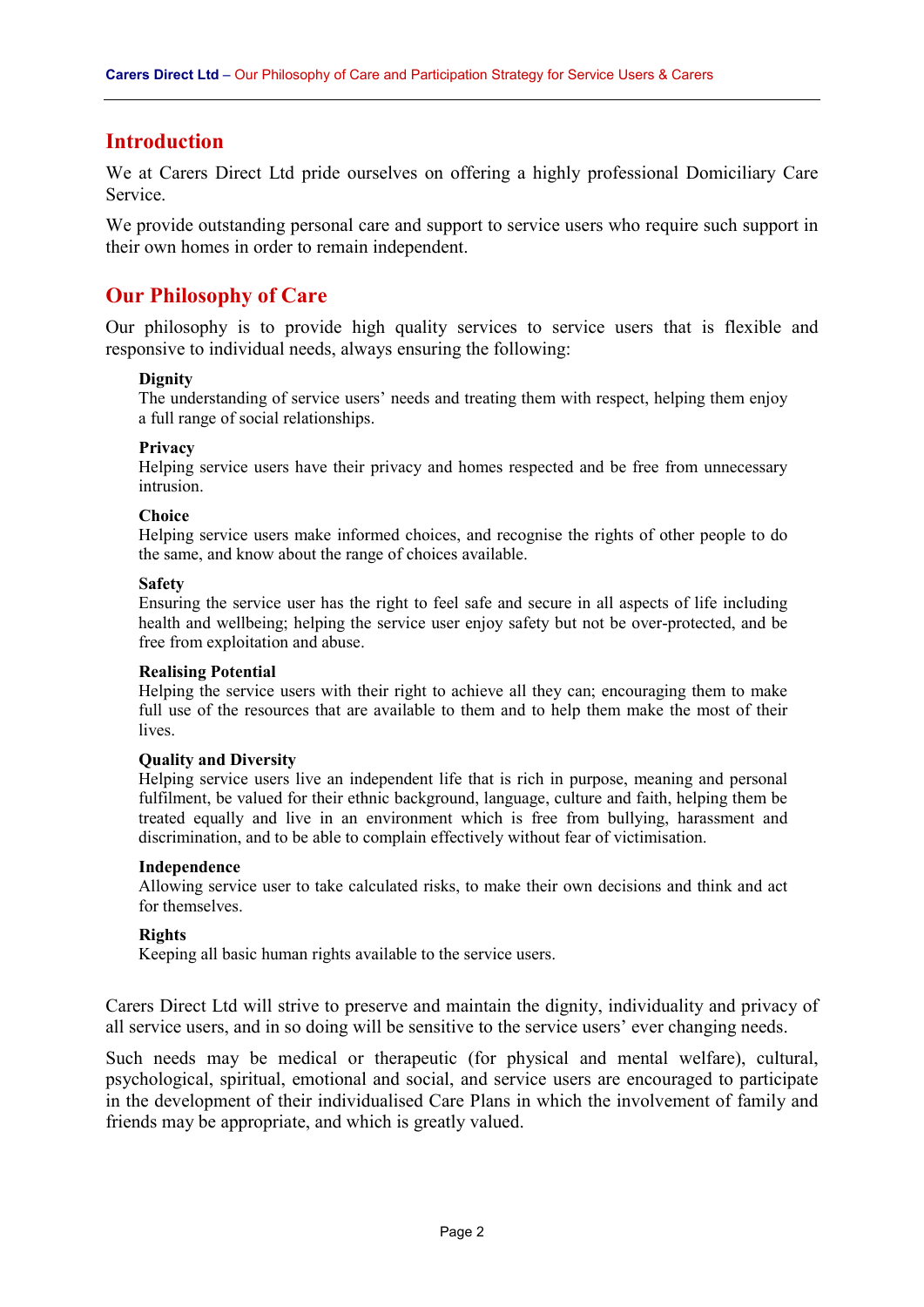## **About Our Participation Strategy**

This Participation Strategy is for you – the people who use Carers Direct Ltd, your Carers and our staff who support you.

Carers Direct Ltd has a long tradition of partnership working with service users and carers.

This Strategy aims to build on our previous work and to help us to develop a more consistent approach to service user and carer participation.

## **Who are 'Service Users'?**

The term 'Service User' includes:

- People who use our services;
- People who may use our services in the future;
- User groups and organisations that support and represent the interests of people using our services.

## **Who are 'Carers'?**

Carers look after family members, partners or friends who are in need of help because they are ill, frail or have a disability.

## **Why do we want to involve Service Users and Carers?**

There are many good reasons to involve service users and carers. These include:

- To give a real say in the service we offer and the way we provide them;
- To make sure we tailor our services to meet your individual needs;
- To make sure we provide outstanding services that are friendly, fair, and useful;
- To make sure our services support your dignity and independence.

## **What is 'User Participation'?**

User participation is about talking and listening to Service User and Carers and involving you as partners in the decisions that affect your lives.

Examples include:

- Involving Service Users in decisions about your own health and social care needs and how these are to be met.
- Supporting Service Users and Carers to take part in the selection of staff.
- Asking service users for your views on the usefulness and friendliness of our information.
- Inviting Service Users to take part in regular service reviews, and creating user forums where you can have your say about the service we offer.

We believe that service users have a right to have your say, to enjoy choice and control, and to share in decision making about your service.

We have legal duties and responsibilities with which we must comply. As a result, we may sometimes need to make decisions that may go against the views of service users. If this happens, we will clearly explain our actions as well as your right to appeal or make a complaint.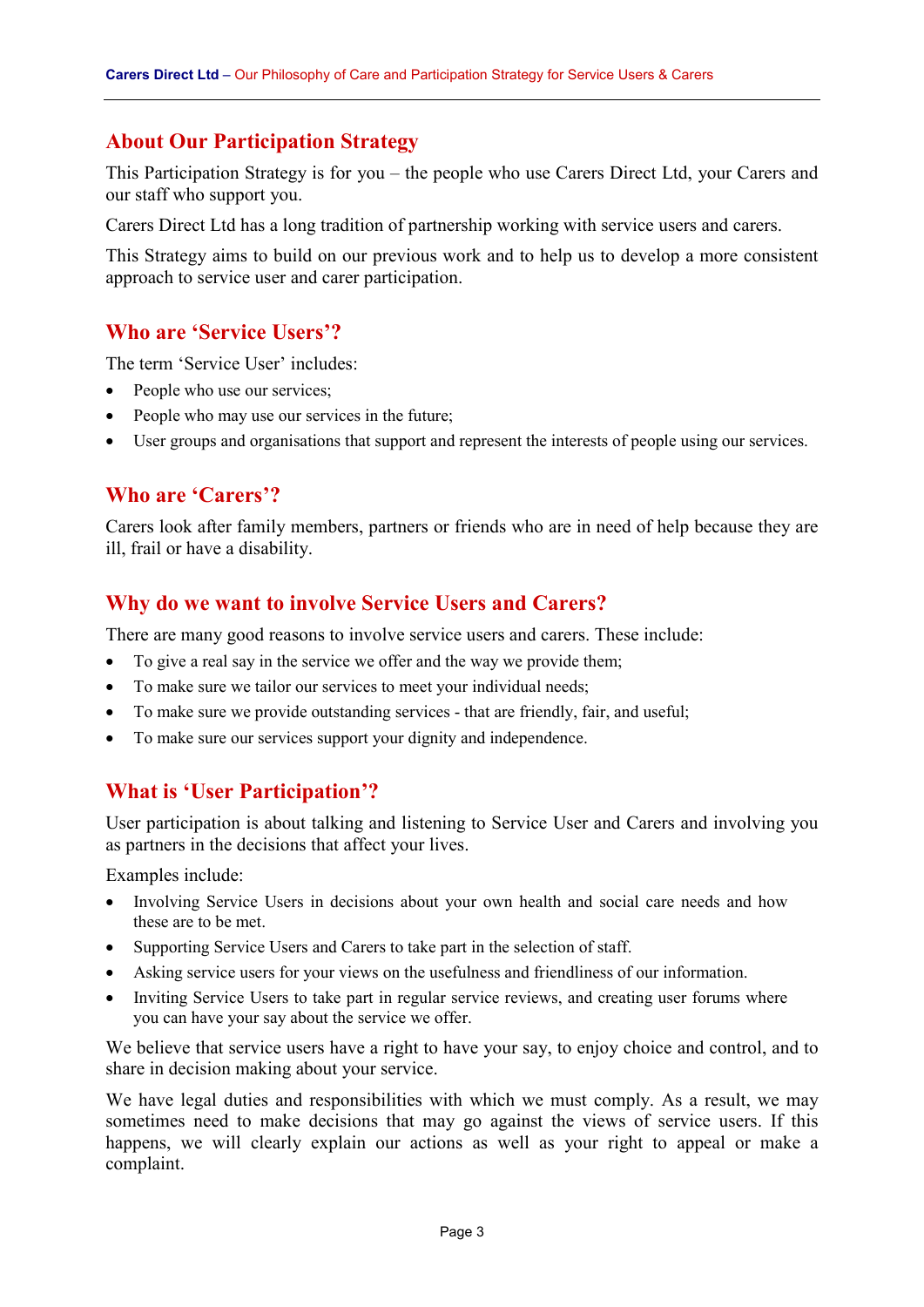Having set out some of these limits to user participation, we are committed to providing outstanding personal care and support, and making sure that service users are at the centre of all that we do - and the way we do it.

## **What are our Participation Principles?**

In involving Service Users we will:

- Treat you with respect and dignity.
- Work and make decisions with you.
- Be fair and just with you.
- Make sure that you are encouraged and supported to speak your mind and have your say about our service.
- Make sure that we are always user-friendly and that all our participation activities are accessible to you.
- Be clear with you on what you are being asked to be involved with, how your views will be used, and when you will be informed of the results.

## **How much participation?**

Under the Social Care (Self-directed Support) (Scotland) Act 2013, service users have the right to the following four options:

## **Option 1**

The Local Authority pays the service user an amount for the provision of support.

#### **Option 2**

The service user selects the support needed, the Local Authority provides the support on the service user's behalf and, where it is provided by someone else(such as Carers Direct Ltd), pays an amount to the service provider.

#### **Option 3**

The Local Authority selects the support needed by the service user, provides the support, or where it is provided by someone else (such as Carers Direct Ltd) pays an amount to the service provider.

#### **Option 4**

The service user can choose Option 1, 2 or 3, where support is provided by another service provider (such as Carers Direct Ltd), the local authority pays an amount for the cost of the support to the service provider.

To Clarify:

- For some Service Users, receiving information about services is enough, leaving it to the Local Authority to choose the level of service and the provider.
- Other Service Users will look to be more actively involved, wanting to give their views and expecting to take part in decision-making.
- Others again may want to take full control of their services. Such user control is offered with Self-directed Support where service users can take responsibility for managing their own care packages.

We believe that Service Users must be given the equal opportunity to participate to a level and a degree that suits them.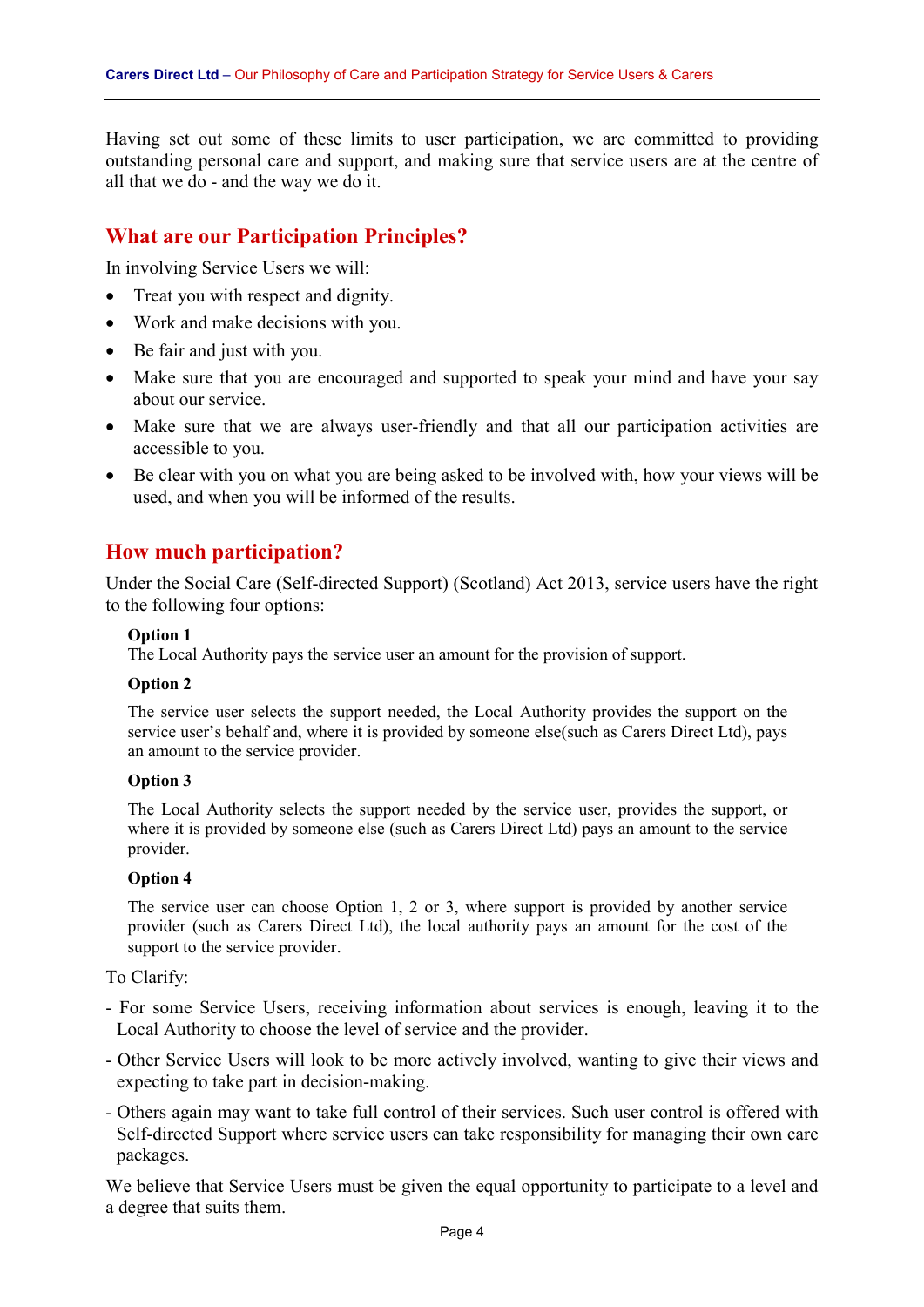## **Where are we now?**

There are a number of areas where we already include user participation in the way we work. Examples include:

- Our Information Pack, which sets out what quality standards people can expect when they receive our service.
- Our care management policies and procedures, which set out user's rights in the assessment and care planning process.
- The Care Inspectorate questionnaires, where Service Users and Carers can feed back their experience of being supported in their own home.
- The annual Carers Direct questionnaire, where people are encouraged to give their views on how well they think we are doing. (We will collate the responses and send all our service users the feedback from the questionnaires: this is a very important exercise for us in our constant drive to continually improve and develop our services.)
- Telephone or email enquires regarding the quality of care received.
- Service User and Carer involvement in the recruitment and selection of staff if appropriate.
- Care Manager's quality assurance visits.
- Invitation to meet with the Care Manager at any time to discuss development and improvement of the service.
- Ongoing staff training supervision and appraisal.
- Spot Checks.
- Complaints procedure.
- Team Meetings, encouraging suggestions for improvement.
- Service User reviews.
- Feedback from other health and social care professionals.

## **What are the Aims of our User Participation Strategy?**

Our User Participation Strategy has the following 3 main aims:

- 1. To develop service user participation.
- 2. To develop standards and targets so that our progress can be measured and reviewed.
- 3. To give feedback on progress with the development of our standards and targets.

## **What are we doing to meet these 3 Aims?**

- 1. In terms of developing User Participation we are:
	- Involving service users in checking how well we currently practice user participation,
	- Developing plans to fill unmet needs and gaps,
	- Creating opportunities for Service Users to be involved in checking our public information to make sure it is easy to read and useful.
	- Helping service users to have their say through advocacy support.
	- Publicising this User Participation Strategy to make sure that all staff are aware of what it says and understand their part in making it happen.
- 2. In terms of developing Standards and targets we have:
	- Moved to a systematic approach to user participation so that we always expand and extend the things we do well, and improve on those areas that need to be developed.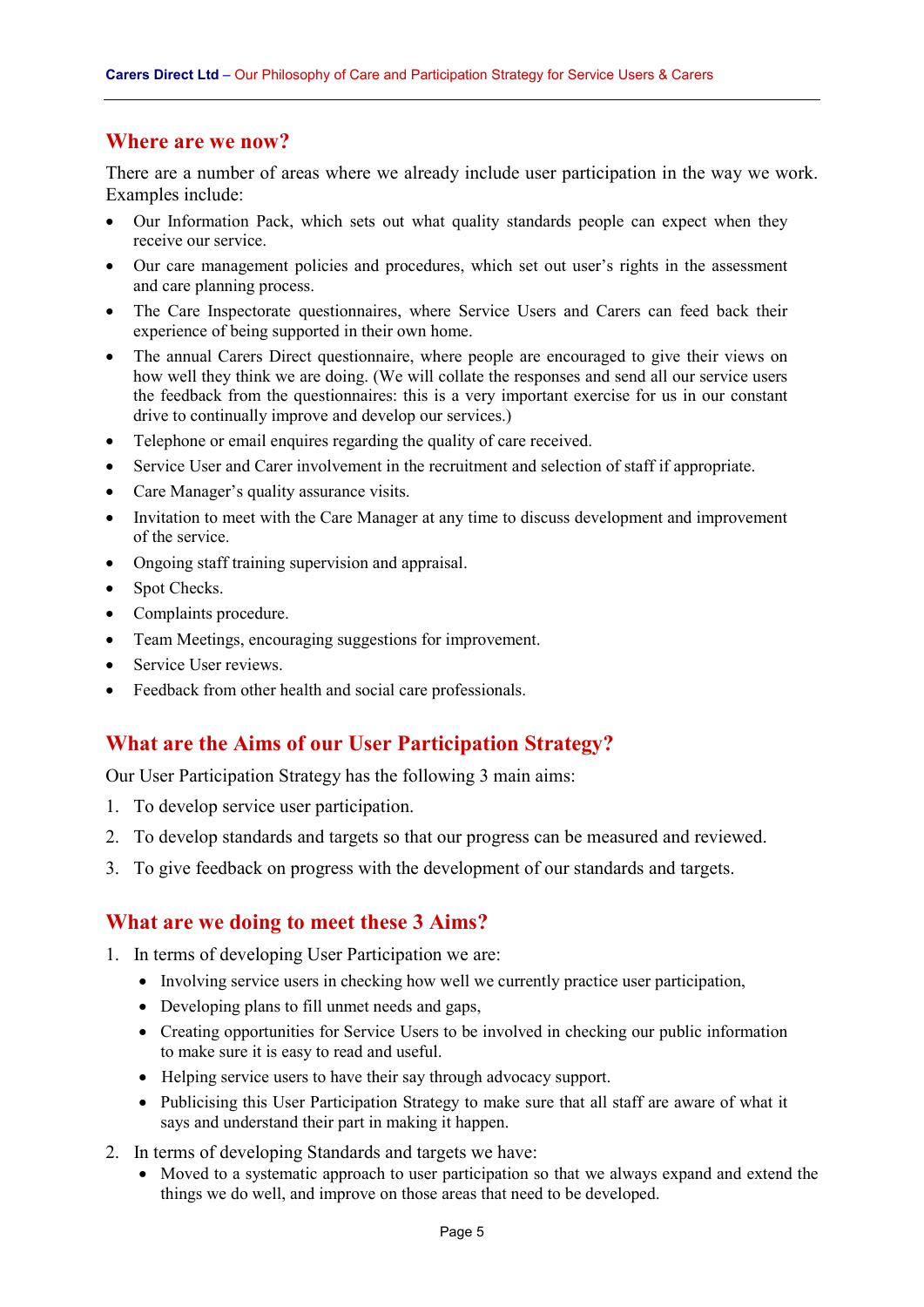- 3. In terms of giving Feedback on progress with the development of our standards and targets we are:
	- Making sure that the results of participation and consultation are used to improve the services we provide and how we provide them.
	- Create opportunities and support for service users to comment on the quality and usefulness of the services provided to them.

## **Who makes this happen?**

All those involved have a role in making the Strategy happen:

- The Service Users & Carers

Service Users & Carers are at the heart of the Strategy and have a critical role in helping us to continue to develop user-friendly, accessible and fair services.

- Our Staff

Our staff are a key part of making the Strategy happen. Staff make sure that Service Users are informed of their rights and the standards we work to. Staff also support service users to take part in their services and contribute to the planning and development of services. In addition, staff are now encouraged to participate directly in the planning processes of Carers Direct Ltd.

- Our Care Manager and Director

Our Care Manager and Director continue to assure that the way we offer our service, as set out in our Philosophy of Care, includes essential arrangements for user participation, and that staff implement this Participation Strategy and receive appropriate support and training.

- Our Quality Assurance and Development Team

Our Care Manager and Director take the lead in making sure that all those involved are supported to make this Participation Strategy happen and to check and report on progress made.

## **Setting and reviewing targets**

This Strategy will be checked regularly to make sure that it keeps up with the needs of service users, and also that it is fully up to date with our policies and procedures.

Progress made in delivering this Strategy will be reported in our annual self-assessment.

*Thank you* for taking the time to read our User Participation Strategy document.

If you have any questions or suggestions we would be delighted to hear from you: please phone our Care Manager on 01436 671389 or on 01631 569 550.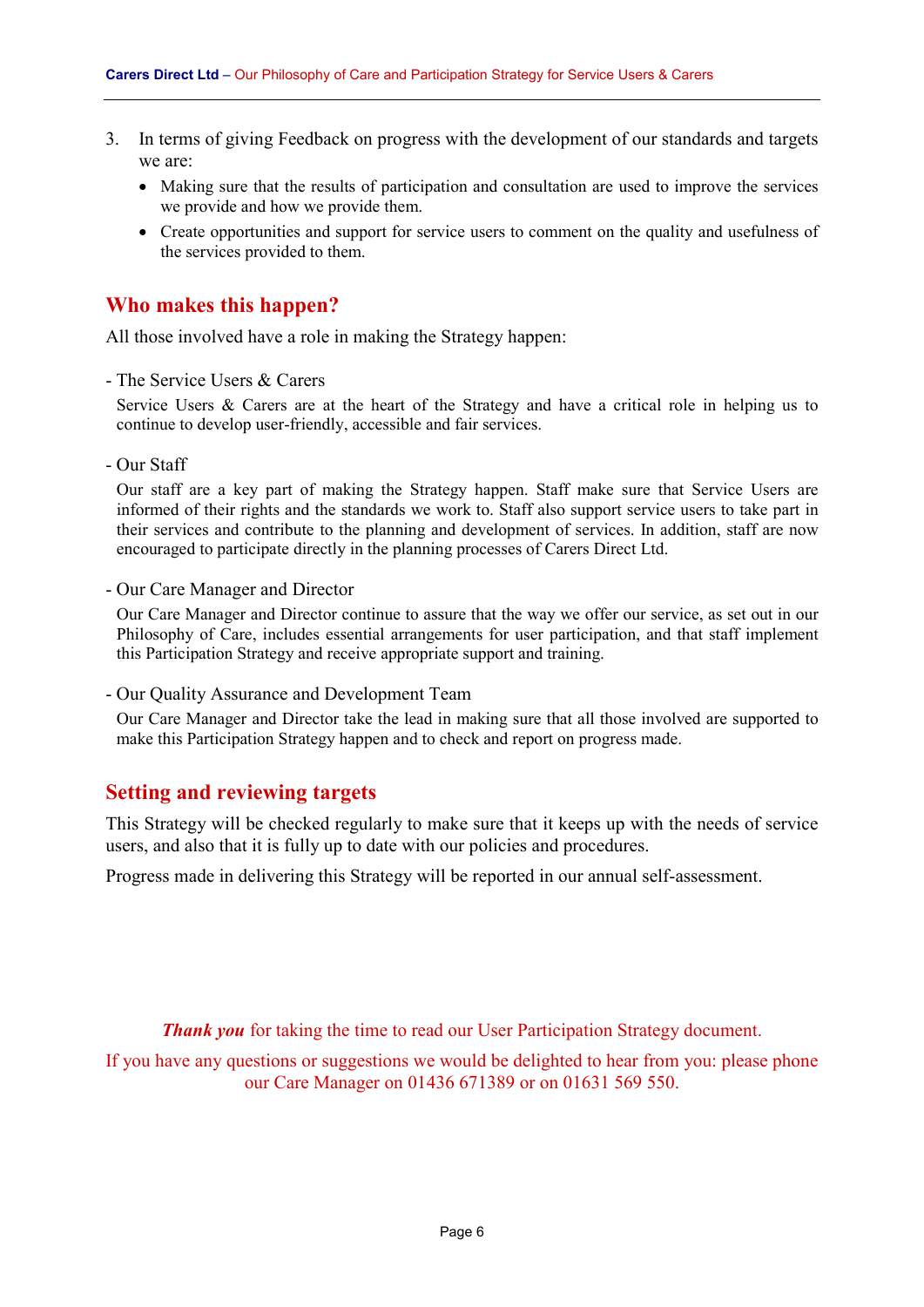## **Our Ethos – in support of our Vision**  *"Providing Outstanding Personal Care and Support"*

## **1. Commitment**

We each give everything we do 100% effort until we succeed. We are committed to the Vision, Mission, Culture and success of Carers Direct Limited, its staff, and its service users. We always recommend the services of Carers Direct Limited before recommending those from other providers.

## **2. Ownership**

We individually and collectively take full responsibility for our actions and take ownership of everything that we do in work and life. We are accountable for our results and we know that for things to change, we must change first.

## **3. Integrity**

We always speak the truth. We do what we promise we will do. We only ever make commitments that we intend to keep. If we become aware that we're unable to keep a commitment we let people know immediately.

## **4. Excellence**

Good enough isn't, within reason! We always deliver services of great quality within agreed time frames, adding value wherever we can for people's long term benefit. We look for ways to do more with less. We each seek to improve ourselves as well as suggest ideas for improvement in the business.

## **5. Communication**

We each speak positively of fellow team members, our service users and Carers Direct Limited in public and private. We speak in a positive way whenever we can. We never use - and avoid listening to - sarcasm or gossip. We accept that when people are speaking they believe it is the truth at that time. We take responsibility for how people react to our communication. We use people's names when saying hello or goodbye. We always apologise for any upsets first and then look for a solution. We only ever discuss concerns in private with the person causing the concerns.

#### **6. Success**

We totally focus our thoughts and energy on the successful outcome of whatever we are doing. We are confident in our abilities and display our confidence. We are successful people.

## **7. Education**

We learn from our mistakes. We each consistently learn and grow so that we can help our colleagues and service users to benefit from our efforts. We give our service users the very best advice possible and allow them to make their own intelligent decisions about how they use this advice. We give practical and useable knowledge rather than just theory.

#### **8. Team Work**

We are each team players and team leaders in our own right. We do what it takes to keep the team together and achieve our team goals. We each focus on being co-operative and come to a resolution rather than a compromise wherever possible. We are flexible in how we do our